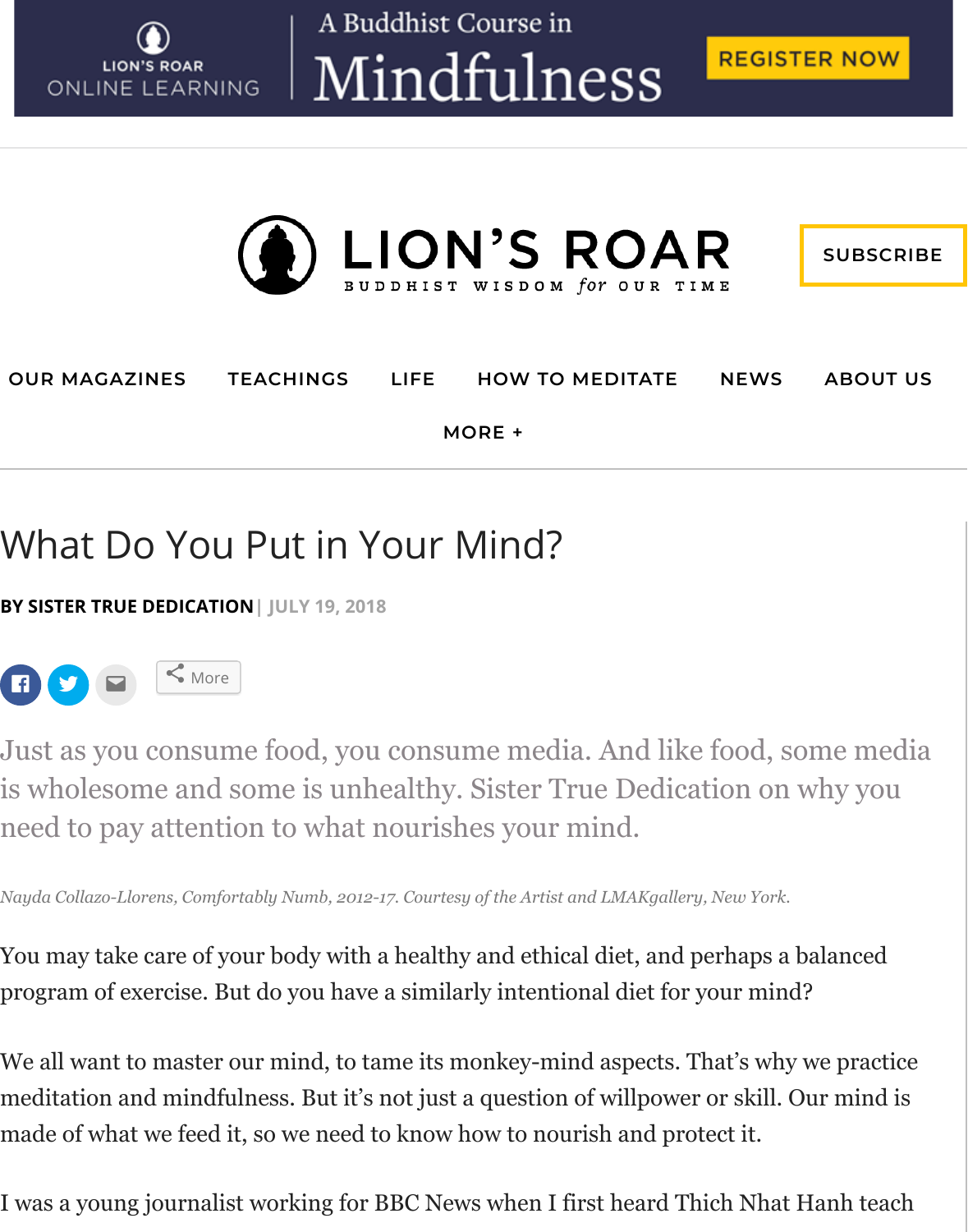that when you read a newspaper, magazine, or website, watch films or television, or even engage in conversation, you are engaged in consumption. I'd never thought of it like that before. I'd thought of TV, magazines, radio shows, and music as ephemeral and optional. It was up to the viewer, reader, or listener to do with them what they will.

I heard Thich Nhat Hanh speak with a fierce and solemn voice as he declared in a talk, "When we watch television and movies we consume, when we browse the internet we consume, when we listen to music or a conversation, we consume." I remember his soft words booming through the loudspeakers: "And what we consume every day may be highly toxic. It may contain violence, craving, fear, anger, and despair."

### Our mind is made of what we feed it, so we need to know how to nourish and protect it. **"**

I was shocked. Suddenly websites, radio shows, movies, music—and even conversations with close friends—struck me as strangely substantive and not so ephemeral after all. Maybe I wasn't as free from them as I thought.

I realized that it's true: once those images, sounds, ideas, and feelings come into your mind, they stay there. There are disturbing scenes from movies I watched as a teenager that still come up in my consciousness twenty years later. There are conversations I walk away from feeling queasy. If I'm mindful and honest enough, I recognize how a single news bulletin can touch off seeds of fear, despair, anger, hatred, or helplessness deep in my consciousness. Or how a movie can nourish my baseline anger and aggression. Or how one riff from a music track in a supermarket or escalator can spark sorrow, craving, or nostalgia, just as easily as it can trigger joy or delight.

I remember meeting a practitioner who wore earplugs when she did her weekly shopping so she didn't have to hear the Muzak. "It's my mind!" she announced. "I'll choose what to put into it, thank you very much."

There's a kind of freedom in choosing what you will let into your mind and what you won't. But how many of us allow ourselves that kind of freedom? When you stick with a TV show or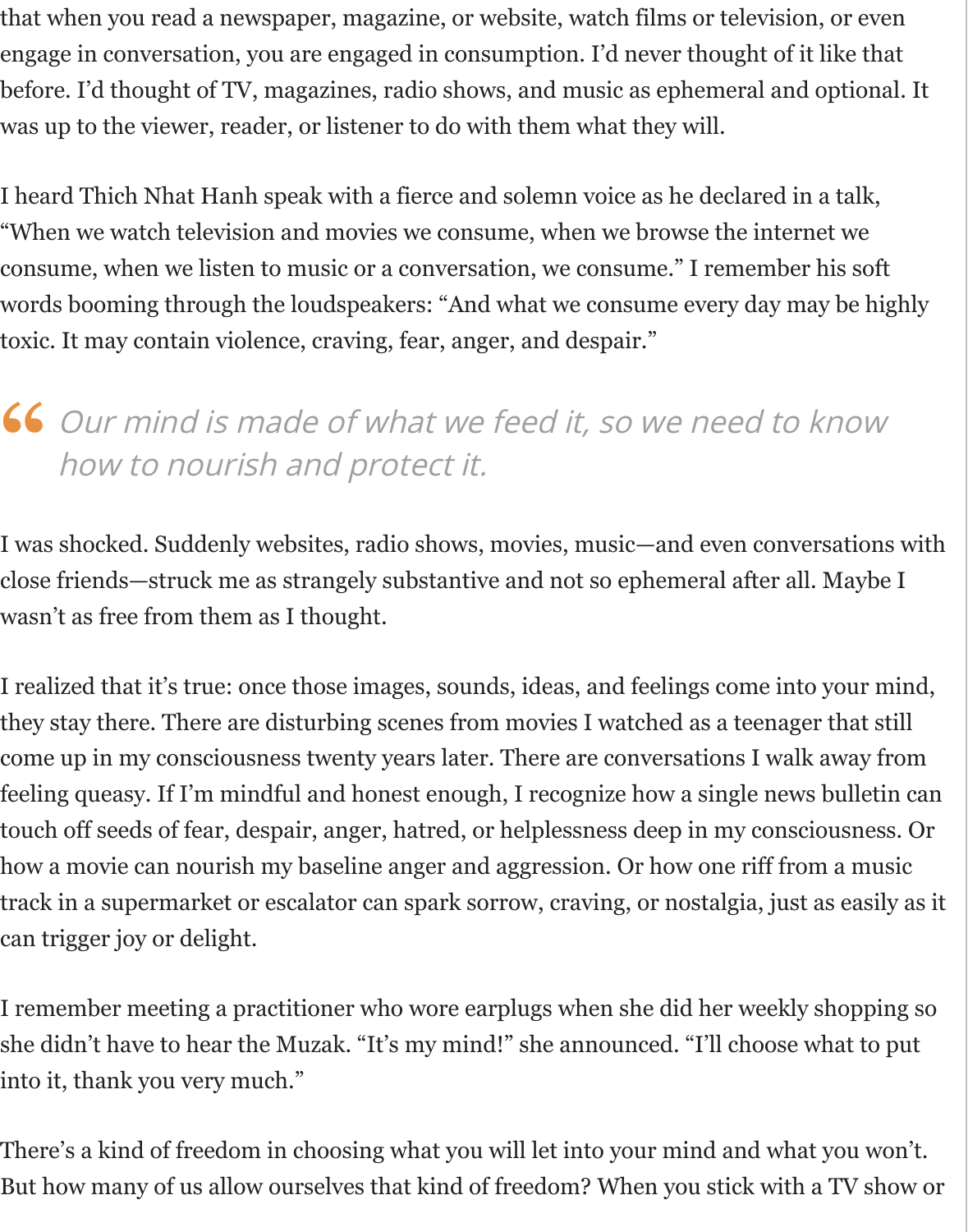news article, is it because you really want to? Or is it because you're afraid to confront what comes up inside when you switch it off or put it down? In the newsroom, we were trained in the art of "sticky" news—the kind of news that's hard to turn off.

"We have more than enough information," says Thich Nhat Hanh, "but is it the right kind of information?" How many hours a day do we spend receiving input? What is coming into our consciousness along with it? Is it violence, fear, anxiety, craving, and despair that feed negativity, or something that helps positive seeds grow?

We have to be honest with ourselves—to check in with our heart–mind—not only after we've watched, read, or listened to something, but also while we're consuming it. We need to ask ourselves: How am I feeling now? What am I really feeding?

### It's one thing to be informed; it's another to be overwhelmed. **"**

We also need to be aware of the suffering caused by unmindful consumption. Thich Nhat Hanh would always teach that we have to sit down and have a strategy for what we consume. We have to set an intention—to talk about it and come up with a plan for ourselves as individuals, as couples, or as a family. How much media is enough, and of what kind?

Using a website-blocking app, I've recently brought my daily news limit down from ten minutes a day to five, and that's plenty. It's one thing to be informed; it's another to be overwhelmed.

Sometimes we're so overdosed with information that we forget the simple wonders of the present moment: the presence of our loved ones across the table, the sound of the wind in the trees, the clouds scudding across the sky, the early morning birdsong. "When you eat your breakfast, are you eating your breakfast, or are you eating your projects or the morning radio show?" Thich Nhat Hanh would ask.

If there is a lot of violence in our society, he says, it is also because as a nation we are consuming so much violence every day, in everything we watch, hear, and read. It pollutes our compassion and our peace.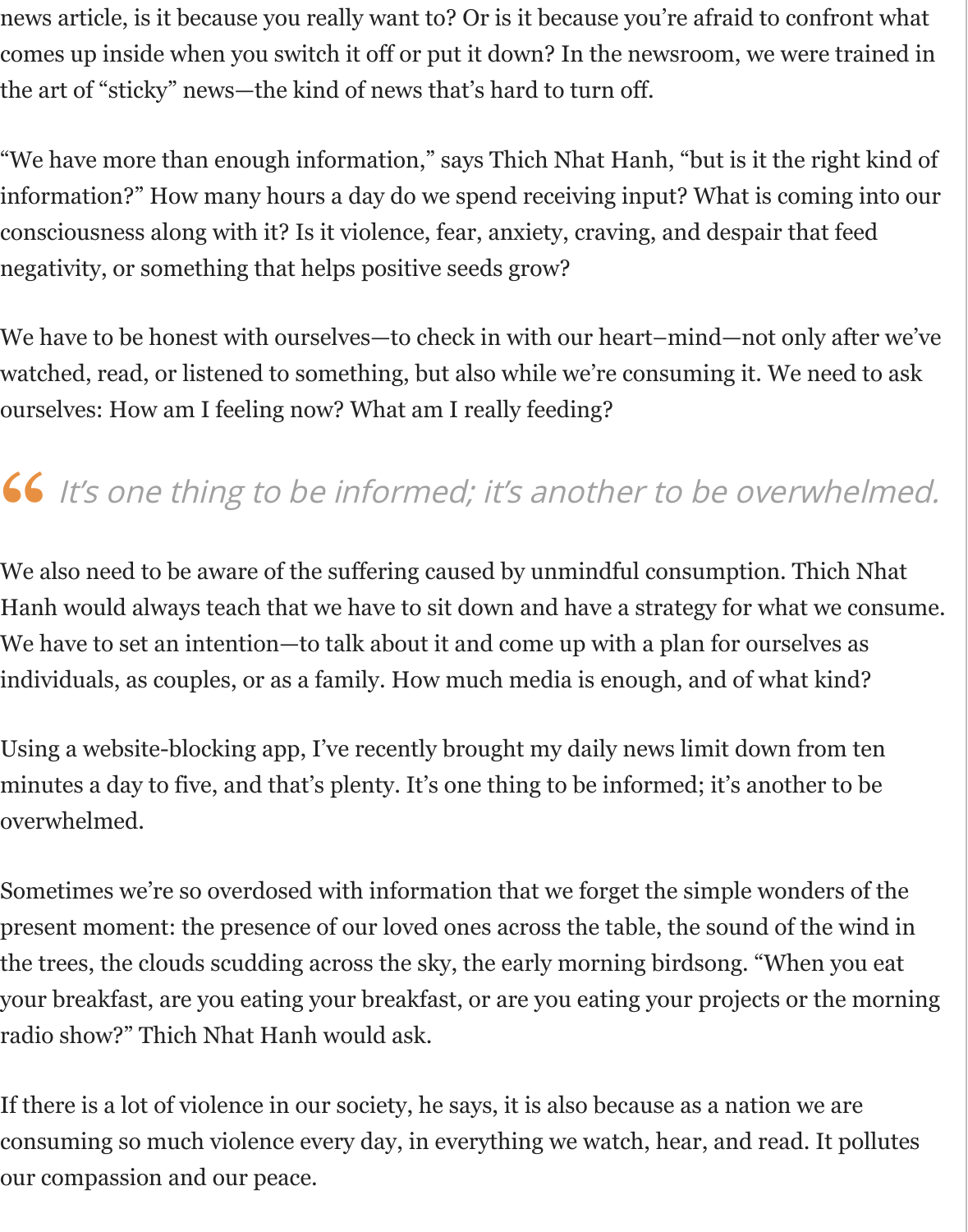Advertisements are designed to trigger the seed of craving in us—to convince us that we can only be happy if and when we have this or that new product. There is a whole new field of research on "attention"—and how to steal it from us. Just traveling through a city, even if we don't want to consume, we are consuming anyway.

"Is it right," asks Thich Nhat Hanh, "to allow people to get rich producing products that are toxic for ourselves and our children? They cannot in the name of freedom poison us with their products, films, magazines, books, and computer games."

We speak about "freedom of the press," but what about "freedom of the media consumer"? If we wish to cultivate healthy and compassionate minds, that freedom is something we'll have to claim for ourselves.



# **[ABOUT SISTER TRUE DEDICATION](https://www.lionsroar.com/author/sister-true-dedication/)**

Sister True Dedication is a monastic dharma teacher in the Plum Village tradition of Thich Nhat Hanh and a former BBC journalist.

**TOPICS:** [Internet & Technology](https://www.lionsroar.com/tag/internet-technology/)**,** [Pop Culture](https://www.lionsroar.com/tag/pop-culture/)**,** [Social Media](https://www.lionsroar.com/tag/social-media/)**,** [Society](https://www.lionsroar.com/tag/society/)**,** [Thich Nhat Hanh](https://www.lionsroar.com/tag/thich-nhat-hanh/)

# RELATED POSTS...



[How to Read the News](https://www.lionsroar.com/minding-the-news/) **BY HOLLY STOCKING**



[4 Tips for a Going on a](https://www.lionsroar.com/4-steps-to-a-healthy-media-diet/) Media Diet **BY SISTER TRUE DEDICATION**



[The Healing Practice of](https://www.lionsroar.com/the-healing-practice-of-cultural-humility/) Cultural Humility

**BY CHARLENE LEUNG**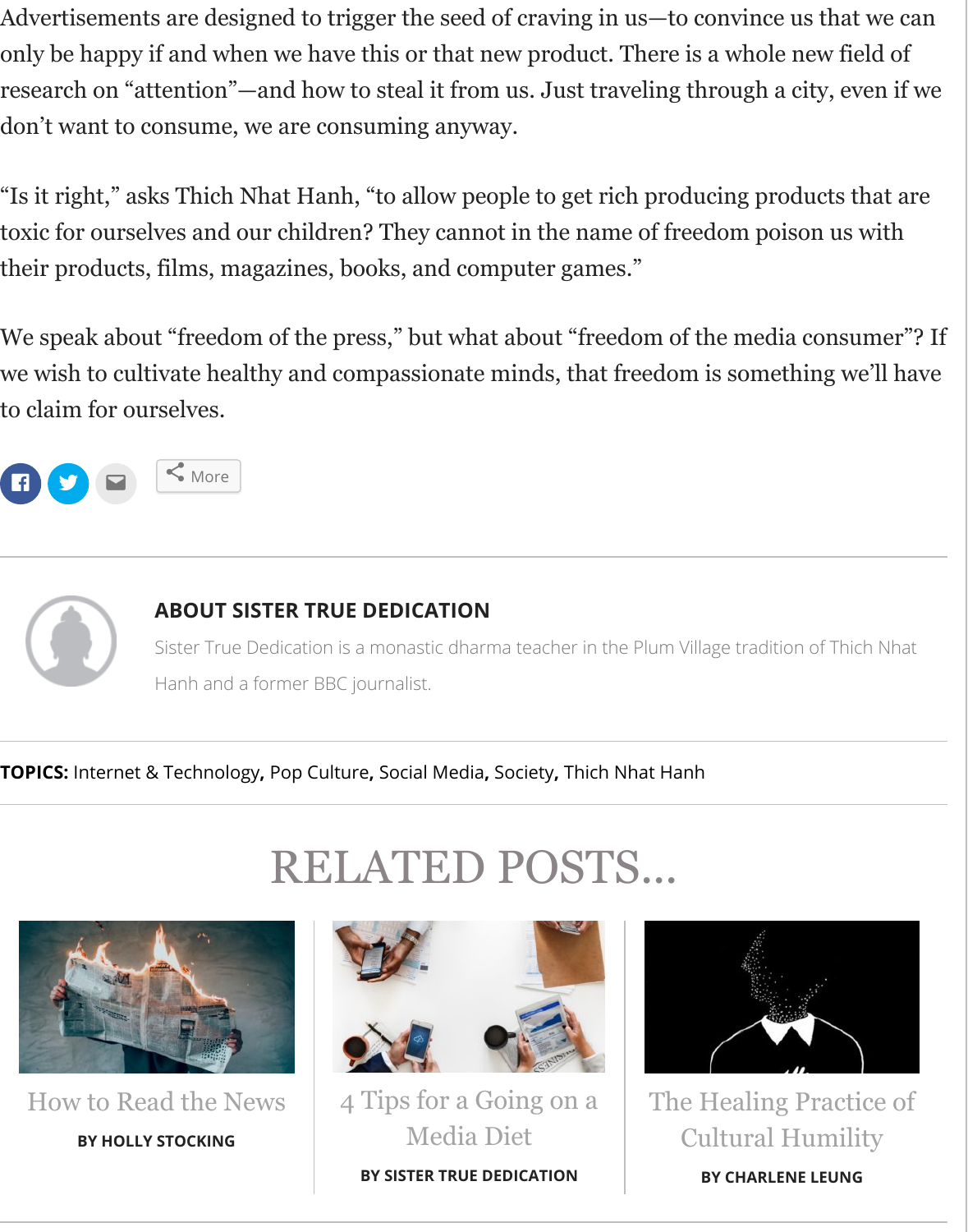LION'S ROAR<br>ONLINE LEARNING

## Michael Stone's A Buddhist Course in Mindfulness

**REGISTER NOW**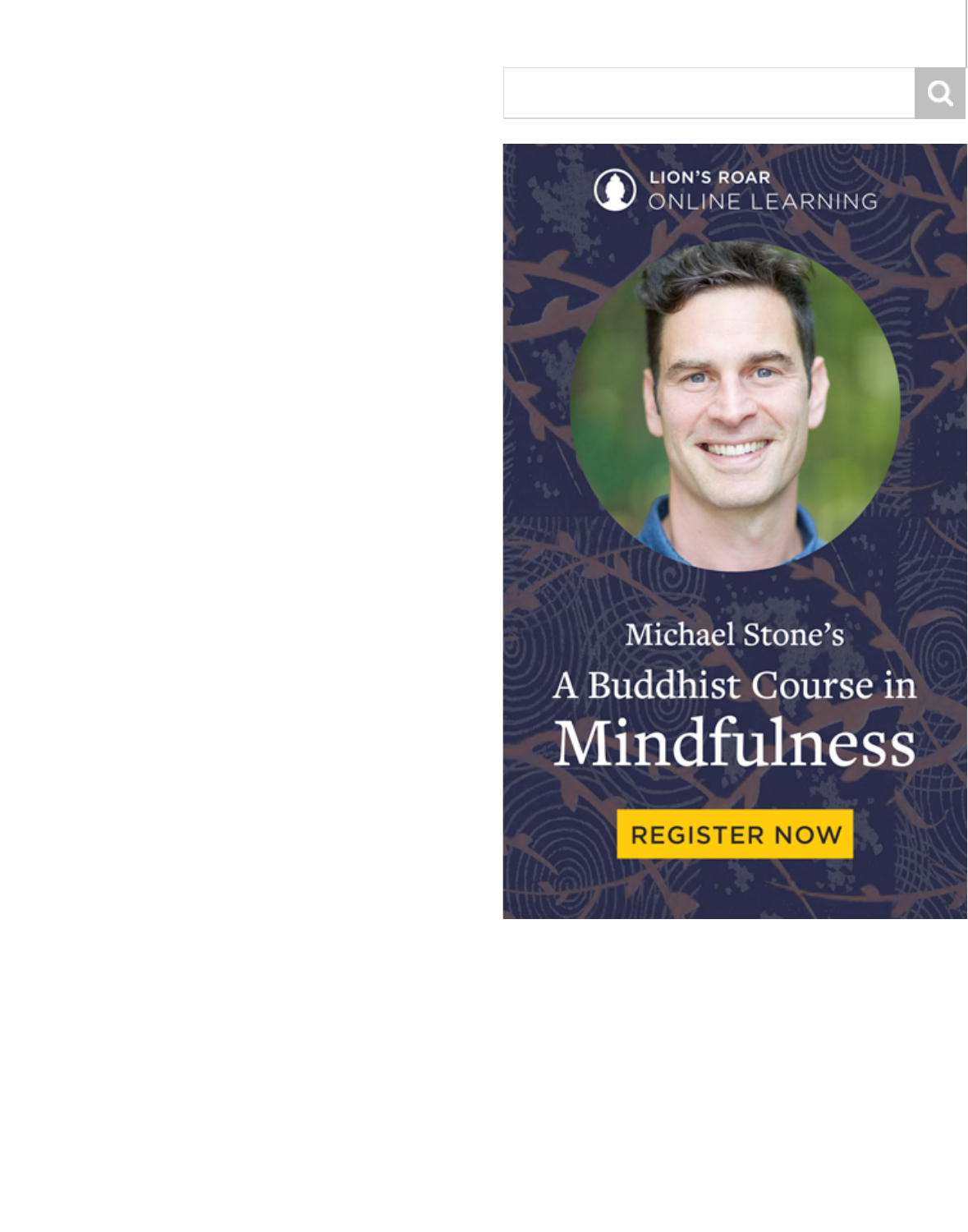### **[CONTACT](https://www.lionsroar.com/contact/) [DONATE](https://giving.lionsroar.com/) [ADVERTISE](https://www.lionsroar.com/advertise/) [SUBSCRIBER SERVICES](https://www.lionsroar.com/subscriber-services/) [PRIVACY](https://www.lionsroar.com/privacy-policy/) BUDDHIST DIRECTORY**



#### **TEACHINGS**

[Theravada & Insight](https://www.lionsroar.com/category/buddhist-teachings/theravada-insight-meditation/) [Tibetan & Vajrayana](https://www.lionsroar.com/category/buddhist-teachings/tibetan-vajrayana/) [Zen & Mahayana](https://www.lionsroar.com/category/buddhist-teachings/zen/) [Pan-Buddhist](https://www.lionsroar.com/category/buddhist-teachings/buddhist-philosophy/) [Guides](https://www.lionsroar.com/category/buddhist-teachings/guides/)

#### **LIFE**

[Love & Relationships](https://www.lionsroar.com/category/life/love-relationships/) [Practice in Everyday](https://www.lionsroar.com/category/life/practice-in-everyday-life/) Life [Wellness & Psychology](https://www.lionsroar.com/category/life/wellness-psychology/) [Wisdom for Difficult](https://www.lionsroar.com/category/life/wisdom-for-difficult-times/) Times

### **HOW TO MEDITATE**

[Why Meditate](https://www.lionsroar.com/category/how-to/how-to-meditate-why/) [Getting Comfortable](https://www.lionsroar.com/category/how-to/how-to-meditate-get-comfortable/) [Getting Started](https://www.lionsroar.com/category/how-to/how-to-meditate-get-started/) [Other Meditations](https://www.lionsroar.com/category/how-to/how-to-meditate-other/) [Learn about Buddhism](https://www.lionsroar.com/beginning-with-buddhism-and-meditation/)

#### **NEWS**

[Buddhist News](https://www.lionsroar.com/category/news/buddhist-news/) [Arts & Culture](https://www.lionsroar.com/category/news/arts-culture/) [Current Events](https://www.lionsroar.com/category/news/current-events/) [Reviews](https://www.lionsroar.com/category/news/reviews/) [Teachers & Centers](https://www.lionsroar.com/category/news/teachers/)